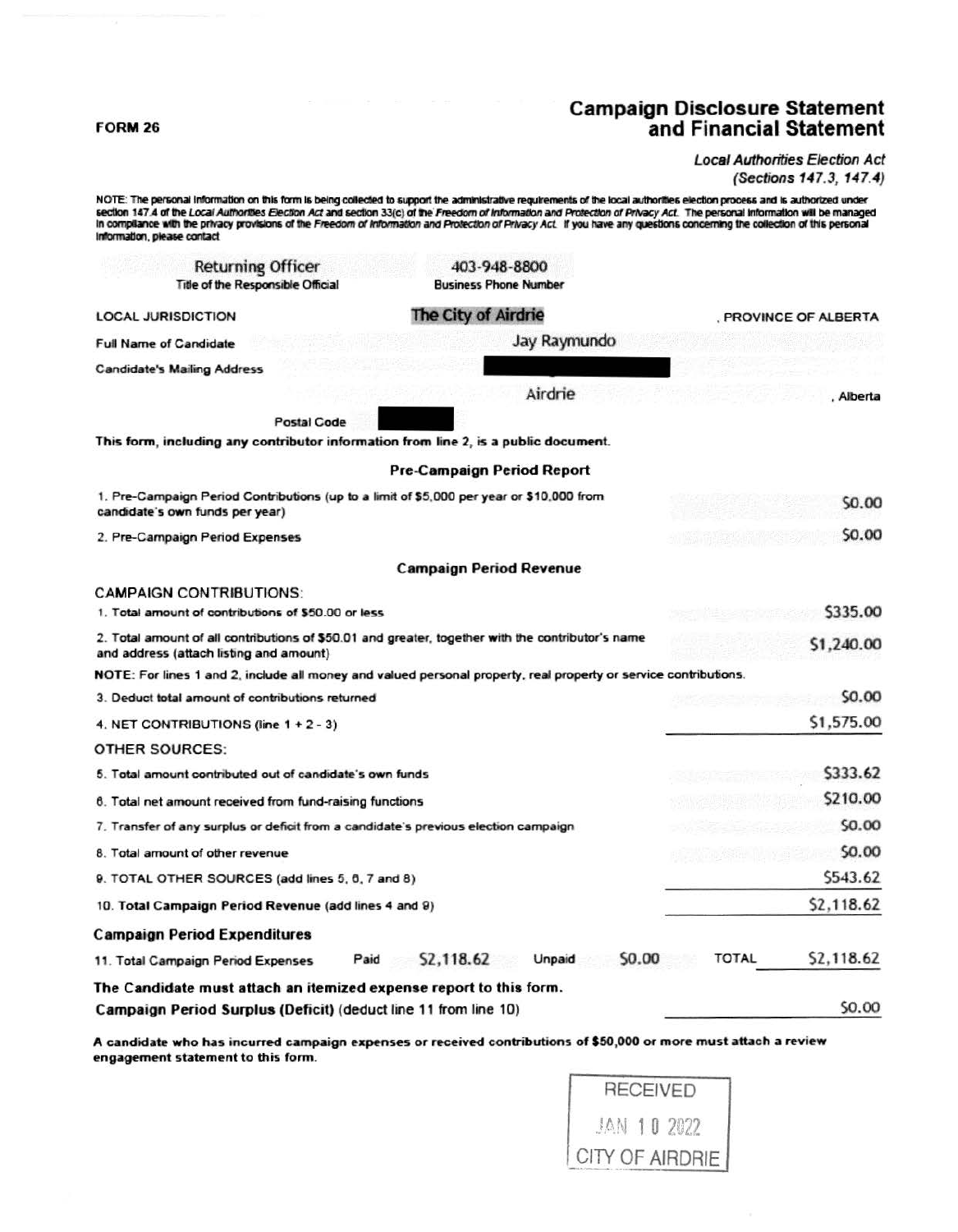### ATTESTATION OF CANDIDATE

This is to certify that to the best of my knowledge this document and all attachments accurately reflect the information required under section 147.4 of the Local Authorities Election Act.

2021 12 31 Date yyyy-mm-dd

**A** US Chature

Forward the signed original of this document to the address of the local jurisdiction in which the candidate was nominated for election.

## IT IS AN OFFENCE TO FILE A FALSE STATEMENT

 $\pm$ 

 $\sim$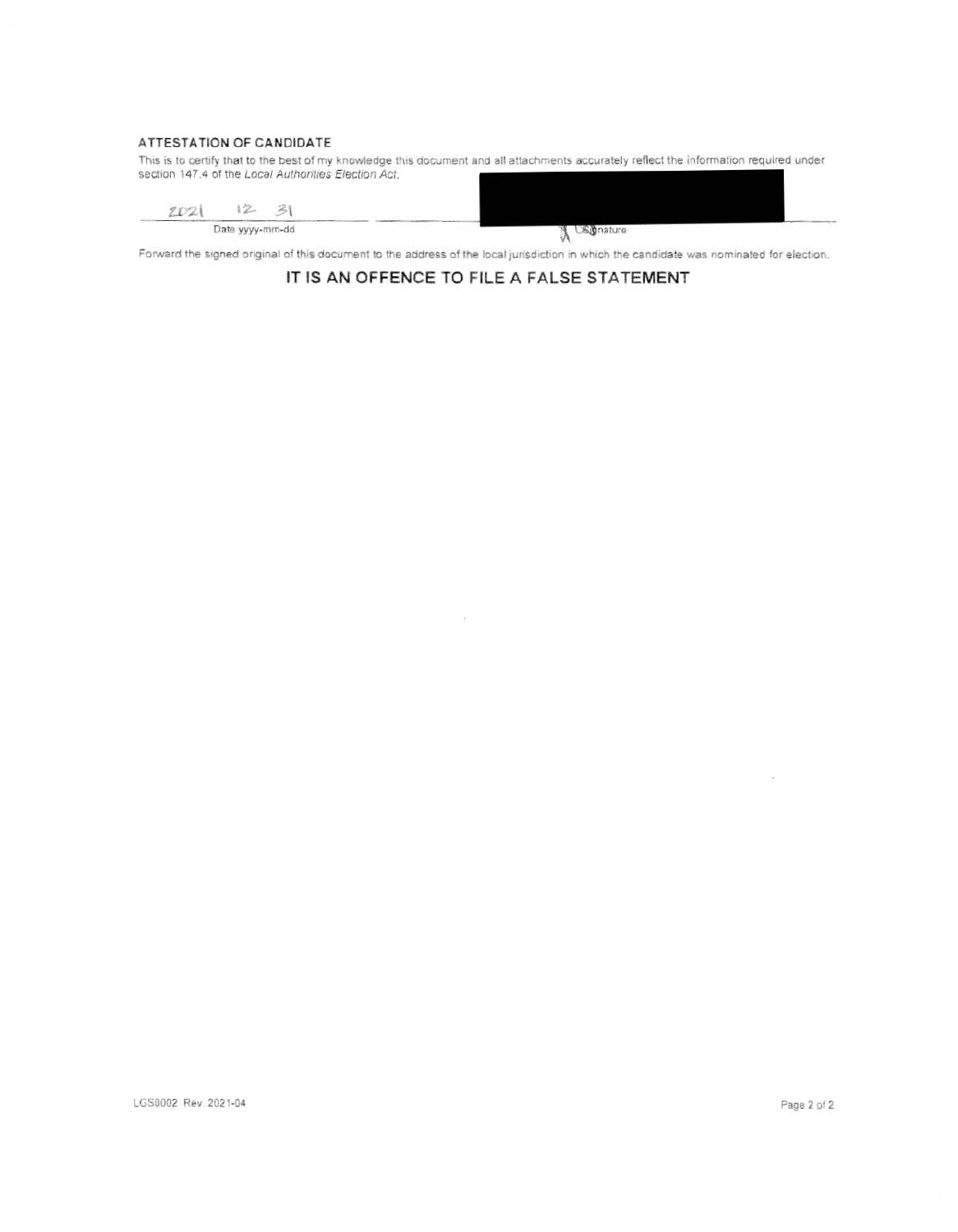| <b>First Name</b>         | <b>Last Name</b> | Contributions<br>Address  | City    | Postal Code | Amount | Type       | <b>Email Address</b> |
|---------------------------|------------------|---------------------------|---------|-------------|--------|------------|----------------------|
| Andrew                    | Doyle            |                           | Airdrie |             | 100    | Square     |                      |
| Reynaldo                  | Raymundo         |                           | Calgary |             | 1000   | Square     |                      |
| Krystle                   | Palinka          |                           | Airdrie |             | 25     | Square     |                      |
| Sheila                    | Hemminger        |                           | Airdrie |             | 50     | Square     |                      |
| Jason                     | Roberts          |                           | Airdrie |             | 50     | Square     |                      |
| Dave                      | Jackson          |                           | Airdrie |             | 100    | Square     |                      |
| Ramel                     | Oriel            |                           | Calgary |             | 150    | Square     |                      |
| Sandra                    | Cattafi          |                           | Airdrie |             | 50     | square     |                      |
| Sherry                    | <b>Beattie</b>   |                           | Airdrie |             | 50     | E-Transfer |                      |
| Colin                     | <b>Bliss</b>     |                           | Calgary |             | 100    | square     |                      |
| Loribelle                 | Abunda           |                           | Airdrie |             | 25     | Square     |                      |
| Tanya                     | Chaine           |                           | Airdrie |             | 25     | Square     |                      |
| Erica                     | De Heer          |                           | Alrdrie |             | 50     | Square     |                      |
| Darcyl                    | Slupski          |                           | airdrie |             | 10     | Square     |                      |
| Dave                      | Jackson          |                           | Airdrie |             | 100    | Square     |                      |
| Jarom                     | Leafloor         |                           | Airdrie |             | 100    | Square     |                      |
| Debbie                    | Mounteer         |                           | Okotoks |             | 100    | Square     |                      |
|                           |                  |                           |         |             | 1575   |            |                      |
| <b>Fitness Fundraiser</b> |                  | Sunday September 26, 2021 |         |             |        | 210 Cash   |                      |

 $\sim 100$ 

 $\mathcal{S}$